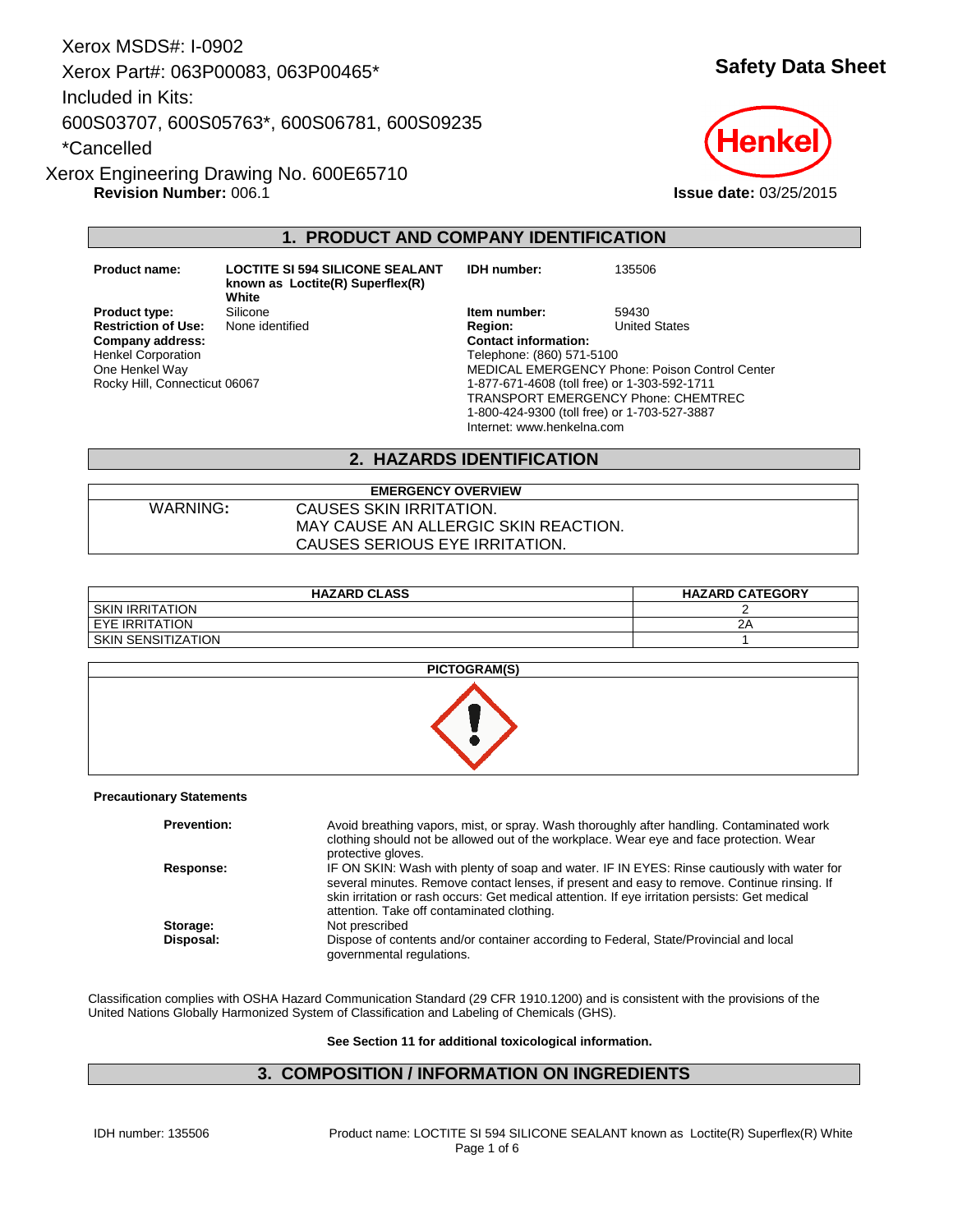| <b>Hazardous Component(s)</b>                   | <b>CAS Number</b> | Percentage* |
|-------------------------------------------------|-------------------|-------------|
| Distillates (petroleum), hydrotreated<br>middle | 64742-46-7        | $5 - 10$    |
| Silicon dioxide                                 | 7631-86-9         | $5 - 10$    |
| <b>Substituted Silane</b>                       | Proprietary       | - 5         |
| Titanium dioxide                                | 13463-67-7        | - 5         |
| Acetic acid                                     | 64-19-7           | $0.1 - 1$   |

\* Exact percentage is a trade secret. Concentration range is provided to assist users in providing appropriate protections.

| <b>4. FIRST AID MEASURES</b>     |                                                                                                                                                                      |  |
|----------------------------------|----------------------------------------------------------------------------------------------------------------------------------------------------------------------|--|
| Inhalation:                      | Move to fresh air. If breathing is difficult, give oxygen. If not breathing, give<br>artificial respiration. If symptoms develop and persist, get medical attention. |  |
| Skin contact:                    | Wipe off paste with paper towel or cloth. Wash with soap and water. If skin<br>irritation persists, call a physician.                                                |  |
| Eye contact:                     | Rinse immediately with plenty of water, also under the eyelids, for at least 15<br>minutes. If eye irritation persists, consult a specialist.                        |  |
| Ingestion:                       | Do not induce vomiting. If a person feels unwell or symptoms of skin irritation<br>appear, consult a physician.                                                      |  |
| Symptoms:                        | See Section 11.                                                                                                                                                      |  |
| Notes to physician:              | Treat symptomatically.                                                                                                                                               |  |
| <b>5. FIRE FIGHTING MEASURES</b> |                                                                                                                                                                      |  |

| Extinguishing media:               | Foam, dry chemical or carbon dioxide.              |
|------------------------------------|----------------------------------------------------|
| Special firefighting procedures:   | None                                               |
| Unusual fire or explosion hazards: | None                                               |
| Hazardous combustion products:     | Oxides of carbon. Formaldehyde. Oxides of silicon. |
|                                    |                                                    |

# **6. ACCIDENTAL RELEASE MEASURES**

**Use personal protection recommended in Section 8, isolate the hazard area and deny entry to unnecessary and unprotected personnel.**

| <b>Environmental precautions:</b> | Do not allow product to enter sewer or waterways.                                                                                                                                    |  |
|-----------------------------------|--------------------------------------------------------------------------------------------------------------------------------------------------------------------------------------|--|
| Clean-up methods:                 | Store in a partly filled, closed container until disposal. Spilled material will<br>solidify. Scrape up as much material as possible. Maintain good ventilation for<br>large spills. |  |

# **7. HANDLING AND STORAGE**

**Handling:** Avoid contact with eyes, skin and clothing. Do not handle contact lenses until all sealant has been removed from hands. Residual sealant may transfer to lenses and cause eye irritation. **Storage:** Keep container closed. Store in a dry area below 90° F.

## **For information on product shelf life contact Henkel Customer Service at (800) 243-4874.**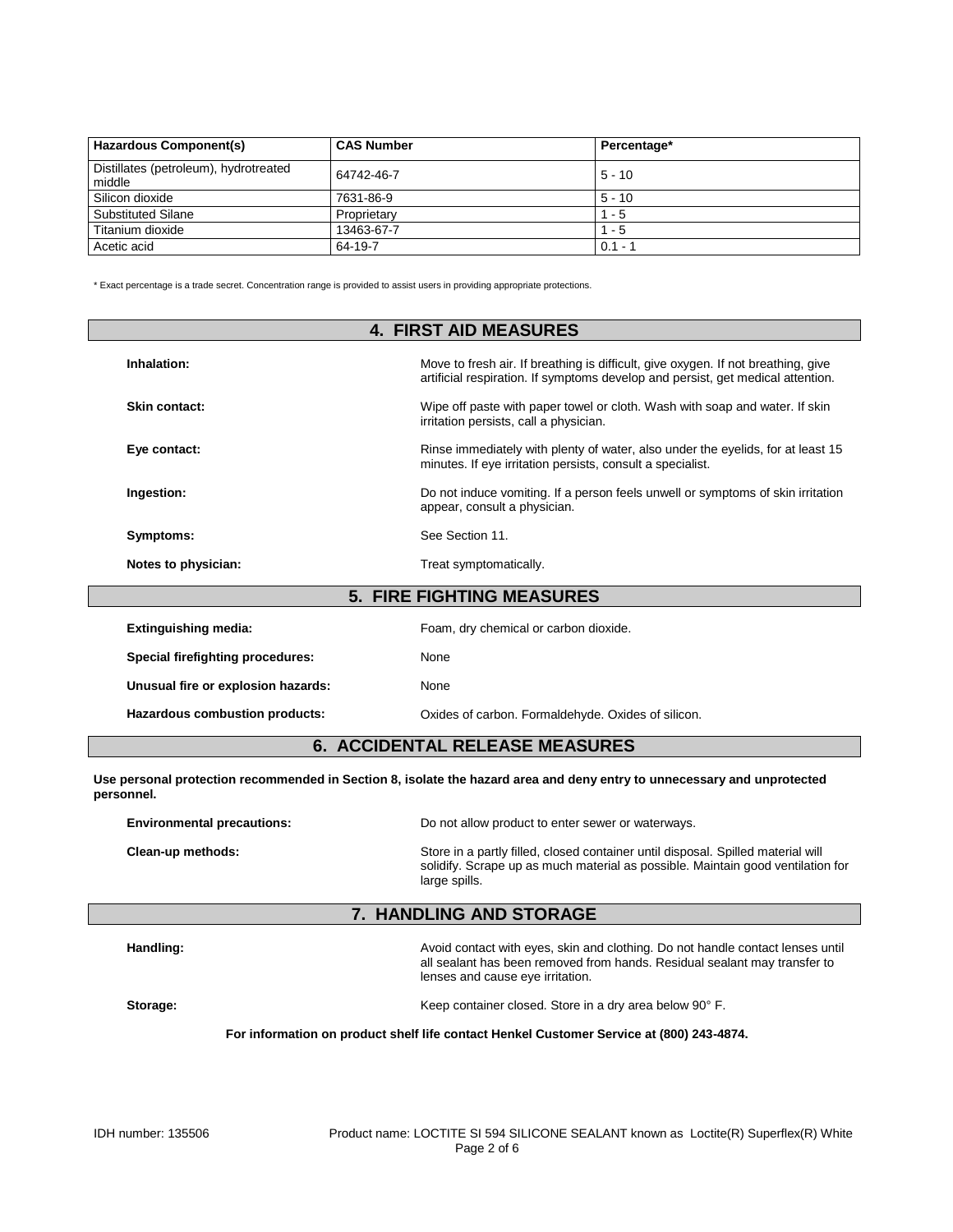# **8. EXPOSURE CONTROLS / PERSONAL PROTECTION**

#### **Employers should complete an assessment of all workplaces to determine the need for, and selection of, proper exposure controls and protective equipment for each task performed.**

| <b>Hazardous Component(s)</b>                   | <b>ACGIH TLV</b>                   | <b>OSHA PEL</b>                    | <b>AIHA WEEL</b> | <b>OTHER</b>                        |
|-------------------------------------------------|------------------------------------|------------------------------------|------------------|-------------------------------------|
| Distillates (petroleum), hydrotreated<br>middle | 5 mg/m3 TWA<br>Inhalable fraction. | 5 mg/m3 PEL Mist.                  | None             | None                                |
| Silicon dioxide                                 | 6 mg/m3 TWA                        | 20 MPPCF TWA<br>$0.8$ mg/m $3$ TWA | None             | 3 mg/m3 TWA<br>Respirable fraction. |
| <b>Substituted Silane</b>                       | None                               | None                               | None             | None                                |
| Titanium dioxide                                | 10 mg/m3 TWA                       | 15 mg/m3 PEL Total<br>dust.        | None             | None                                |
| Acetic acid                                     | 15 ppm STEL<br>10 ppm TWA          | 10 ppm (25 mg/m3)<br>PEL           | None             | None                                |

limit(s).

**Engineering controls:** Ensure adequate ventilation, especially in confined areas. Use local ventilation if general ventilation is insufficient to maintain vapor concentration below established exposure limits.

**Respiratory protection:** Use NIOSH approved respirator if there is potential to exceed exposure

**Eye/face protection:** Safety goggles or safety glasses with side shields.

**Skin protection:** Use of Butyl or Nitrile Rubber gloves is recommended.

**9. PHYSICAL AND CHEMICAL PROPERTIES**

**Physical state:** Paste Paste<br> **Paste Color:** Paste Paste Paste Paste Paste Paste Paste Paste Paste Paste Paste Paste Paste Paste Paste Paste Paste Paste Paste Paste Paste Paste Paste Paste Paste Paste Paste Paste Paste Pa **Color:** White **Odor:** Acetic acid<br> **Odor threshold:** Container and Acetic acid<br>
Not available. **Odor threshold:**<br>pH: **pH:** Not available.<br> **Vapor pressure:**  $\sqrt{a}$  and  $\sqrt{b}$  and  $\sqrt{b}$  and  $\sqrt{b}$  and  $\sqrt{b}$  and  $\sqrt{b}$  and  $\sqrt{b}$  and  $\sqrt{b}$  and  $\sqrt{b}$  and  $\sqrt{b}$  and  $\sqrt{b}$  and  $\sqrt{b}$  and  $\sqrt{b}$  and  $\sqrt{b}$  and  $\sqrt{b}$  and  $\$ **Boiling point/range:** Not available.<br> **Melting point/ range:** Not available. **Melting point/ range:**<br>Specific gravity: **Specific gravity:**  $\begin{array}{ccc} 1.01 \text{ at } 20 \text{ °C (68°F)} \\ \text{Vapor density:} \end{array}$ **Vapor density:**<br>
Flash point:<br>
Flash point:<br>  $\begin{aligned} \text{Plash point:} \\ &> 93 \text{ °C} &(> 199.4 \text{ °C}) \end{aligned}$ **Flammable/Explosive limits - lower:** 4 % (acetic acid) **Flammable/Explosive limits - upper:** 19.9 % (acetic Autoignition temperature: 19.9 % (acetic acid) **Autoignition temperature:** Not available.<br> **Evaporation rate:** Not available. **Evaporation rate:**<br>Solubility in water: Partition coefficient (n-octanol/water):<br>VOC content: **VOC content:**  $3\%$ ; 30 g/l<br>**Viscosity:** Not available and the set of the SN of available and the SN of the SN of the SN of the SN of the SN of the SN of the SN of the SN of the SN of the SN of the SN of the SN of the SN **Decomposition temperature:** 

**Vapor pressure:** < 10 mm hg (68 °F (20°C)) **Figal** P of  $(> 199.4 \degree F)$ <br>**4** % (acetic acid) Polymerises in presence of water.<br>Not available. Not available.<br>Not available.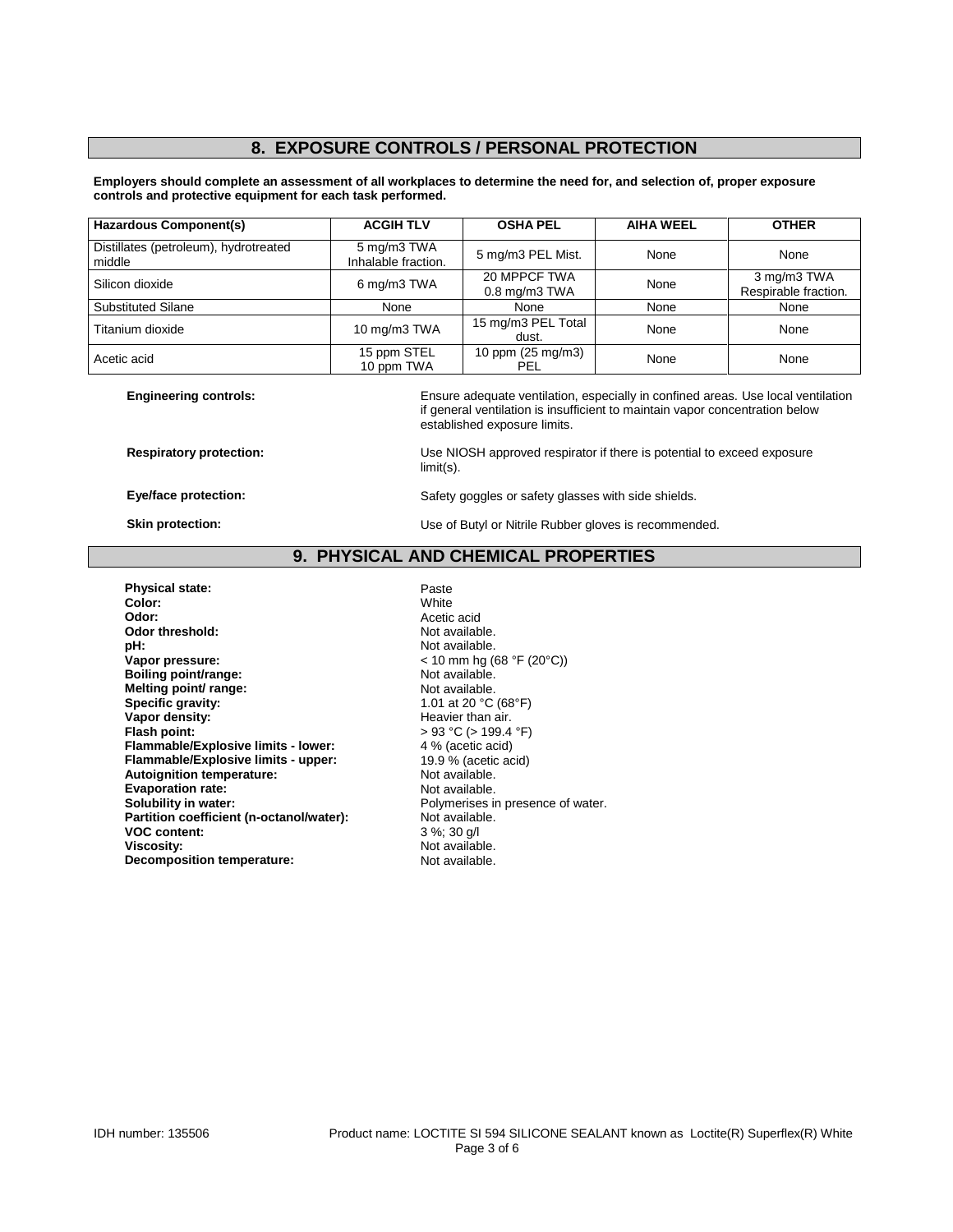# **10. STABILITY AND REACTIVITY**

| Stability:                                  | Stable                                                                                                            |
|---------------------------------------------|-------------------------------------------------------------------------------------------------------------------|
| Hazardous reactions:                        | Will not occur.                                                                                                   |
| <b>Hazardous decomposition</b><br>products: | Formaldehyde. Oxides of carbon. Oxides of silicon. Acetic acid is liberated slowly upon contact<br>with moisture. |
| Incompatible materials:                     | Bases. Oxidizing agents. Water Acids.                                                                             |
| <b>Reactivity:</b>                          | Not available.                                                                                                    |
| Conditions to avoid:                        | Prolonged heating at temperatures above 150 °C. Exposure to moisture.                                             |
|                                             | <b>11. TOXICOLOGICAL INFORMATION</b>                                                                              |

**Relevant routes of exposure:** Skin, Inhalation, Eyes

## **Potential Health Effects/Symptoms**

| Inhalation:          | When heated to temperatures exceeding 300 $\degree$ F (150 $\degree$ C) in the presence of air, silicones may<br>form formaldehyde vapors. Formaldehyde is a potential cancer hazard and a known skin and<br>respiratory sensitizer. Vapors irritate the eyes, nose and throat. Safe handling conditions may<br>be maintained by keeping formaldehyde vapor concentrations below the OSHA permissible<br>limit. Acetic acid produced during cure may irritate eyes, nose and throat. |
|----------------------|--------------------------------------------------------------------------------------------------------------------------------------------------------------------------------------------------------------------------------------------------------------------------------------------------------------------------------------------------------------------------------------------------------------------------------------------------------------------------------------|
| <b>Skin contact:</b> | Causes skin irritation. May cause allergic skin reaction.                                                                                                                                                                                                                                                                                                                                                                                                                            |
| Eye contact:         | Causes serious eye irritation.                                                                                                                                                                                                                                                                                                                                                                                                                                                       |
| Ingestion:           | Not expected to be harmful by ingestion. Not expected under normal conditions of use.                                                                                                                                                                                                                                                                                                                                                                                                |

| <b>Hazardous Component(s)</b>                   | LD50s and LC50s                                                                                                                                                                           | <b>Immediate and Delayed Health Effects</b>                                     |
|-------------------------------------------------|-------------------------------------------------------------------------------------------------------------------------------------------------------------------------------------------|---------------------------------------------------------------------------------|
| Distillates (petroleum), hydrotreated<br>middle | None                                                                                                                                                                                      | Irritant                                                                        |
| Silicon dioxide                                 | Oral LD50 (RAT) = $> 22,500$ mg/kg                                                                                                                                                        | Nuisance dust                                                                   |
| Substituted Silane                              | None                                                                                                                                                                                      | Irritant, Allergen                                                              |
| Titanium dioxide                                | None                                                                                                                                                                                      | Irritant, Respiratory, Some evidence of<br>carcinogenicity                      |
| Acetic acid                                     | Oral LD50 (RABBIT) = $1,200$ mg/kg<br>Oral LD50 (RAT) = $3.53$ g/kg<br>Oral LD50 (RAT) = $3.31$ g/kg<br>Dermal LD50 (RABBIT) = $1,060$ mg/kg<br>Inhalation LC50 (RAT, $4 h$ ) = 11.4 mg/l | Allergen, Corrosive, Eyes, Gastrointestinal,<br>Immune system, Irritant, Kidney |

| Hazardous Component(s)                          | <b>NTP Carcinogen</b> | <b>IARC Carcinogen</b> | <b>OSHA Carcinogen</b><br>(Specifically Regulated) |
|-------------------------------------------------|-----------------------|------------------------|----------------------------------------------------|
| Distillates (petroleum), hydrotreated<br>middle | No                    | No                     | No                                                 |
| Silicon dioxide                                 | No                    | No                     | No                                                 |
| <b>Substituted Silane</b>                       | No                    | No                     | No                                                 |
| Titanium dioxide                                | No                    | Group 2B               | No                                                 |
| Acetic acid                                     | No                    | No                     | No.                                                |

# **12. ECOLOGICAL INFORMATION**

**Ecological information:** Not available.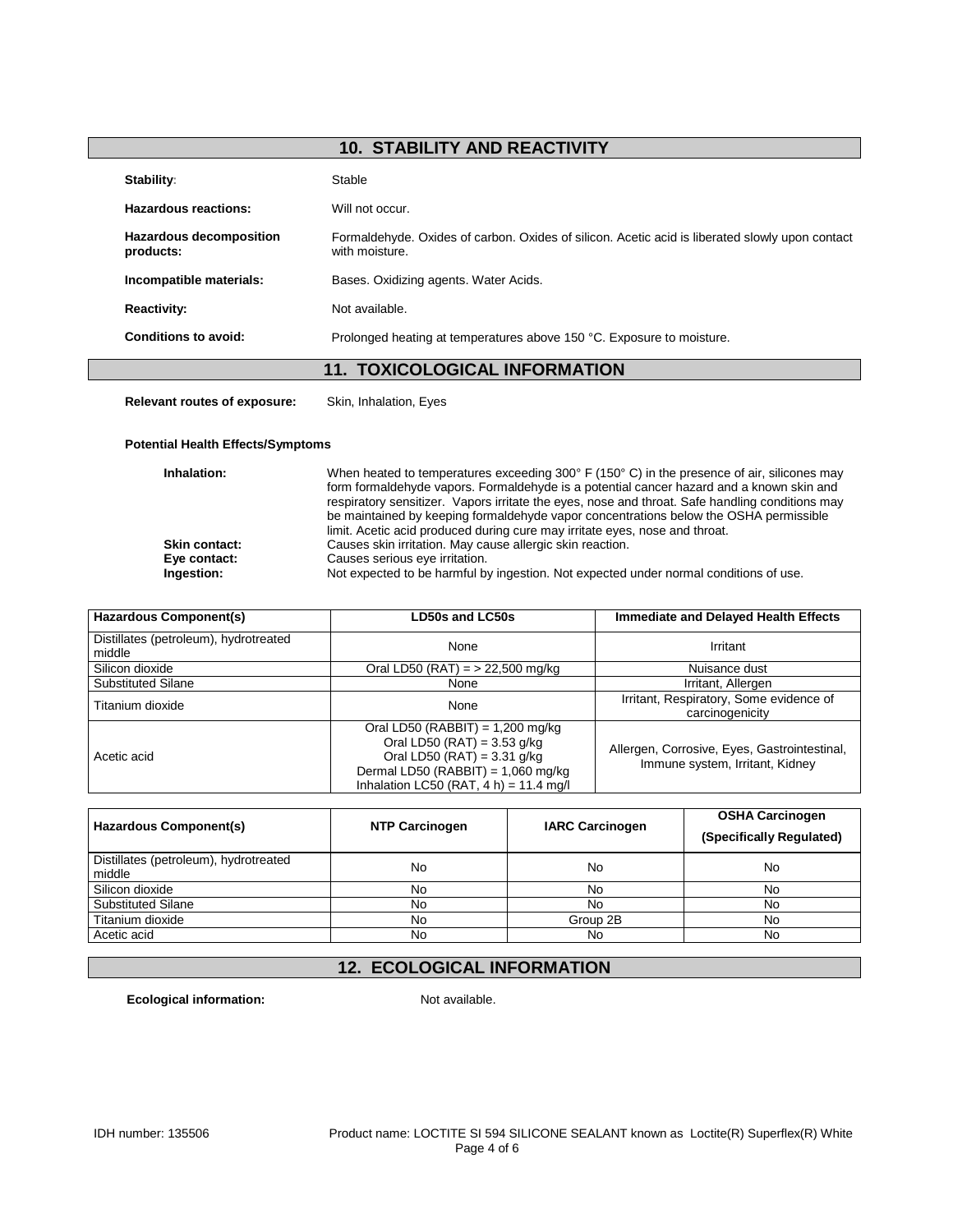| <b>13. DISPOSAL CONSIDERATIONS</b>                  |                                                                                                                                                                 |  |
|-----------------------------------------------------|-----------------------------------------------------------------------------------------------------------------------------------------------------------------|--|
| Information provided is for unused product only.    |                                                                                                                                                                 |  |
| Recommended method of disposal:                     | Follow all local, state, federal and provincial regulations for disposal. Cured<br>rubber can be incinerated or landfilled following EPA and local regulations. |  |
| Hazardous waste number:                             | Not a RCRA hazardous waste.                                                                                                                                     |  |
| <b>14. TRANSPORT INFORMATION</b>                    |                                                                                                                                                                 |  |
| package/configuration.                              | The transport information provided in this section only applies to the material/formulation itself, and is not specific to any                                  |  |
| U.S. Department of Transportation Ground (49 CFR)   |                                                                                                                                                                 |  |
| Proper shipping name:                               | Not regulated                                                                                                                                                   |  |
| Hazard class or division:                           | None                                                                                                                                                            |  |
| Identification number:                              | <b>None</b>                                                                                                                                                     |  |
| Packing group:                                      | None                                                                                                                                                            |  |
| <b>International Air Transportation (ICAO/IATA)</b> |                                                                                                                                                                 |  |
| Proper shipping name:                               | Not regulated                                                                                                                                                   |  |
| Hazard class or division:                           | None                                                                                                                                                            |  |
| Identification number:                              | None                                                                                                                                                            |  |
| Packing group:                                      | None                                                                                                                                                            |  |
| <b>Water Transportation (IMO/IMDG)</b>              |                                                                                                                                                                 |  |
| Proper shipping name:                               | Not regulated                                                                                                                                                   |  |
| Hazard class or division:                           | None                                                                                                                                                            |  |
| Identification number:                              | None                                                                                                                                                            |  |
| Packing group:                                      | None                                                                                                                                                            |  |
|                                                     |                                                                                                                                                                 |  |
|                                                     | <b>15. REGULATORY INFORMATION</b>                                                                                                                               |  |

### **United States Regulatory Information**

| <b>TSCA 8 (b) Inventory Status:</b>                                                                           | All components are listed or are exempt from listing on the Toxic Substances Control Act |
|---------------------------------------------------------------------------------------------------------------|------------------------------------------------------------------------------------------|
| <b>TSCA 12 (b) Export Notification:</b>                                                                       | Inventory.<br>None above reporting de minimis                                            |
| <b>CERCLA/SARA Section 302 EHS:</b><br><b>CERCLA/SARA Section 311/312:</b><br><b>CERCLA/SARA Section 313:</b> | None above reporting de minimis<br>Immediate Health<br>None above reporting de minimis   |
| <b>California Proposition 65:</b>                                                                             | This product contains a chemical known in the State of California to cause cancer.       |
| <b>Canada Regulatory Information</b>                                                                          |                                                                                          |
|                                                                                                               |                                                                                          |

## **CEPA DSL/NDSL Status:** All components are listed on or are exempt from listing on the Canadian Domestic Substances List.

# **16. OTHER INFORMATION**

**This safety data sheet contains changes from the previous version in sections:** New Safety Data Sheet format.

**Prepared by:** Catherine Bimler, Regulatory Affairs Specialist

**Issue date:** 03/25/2015